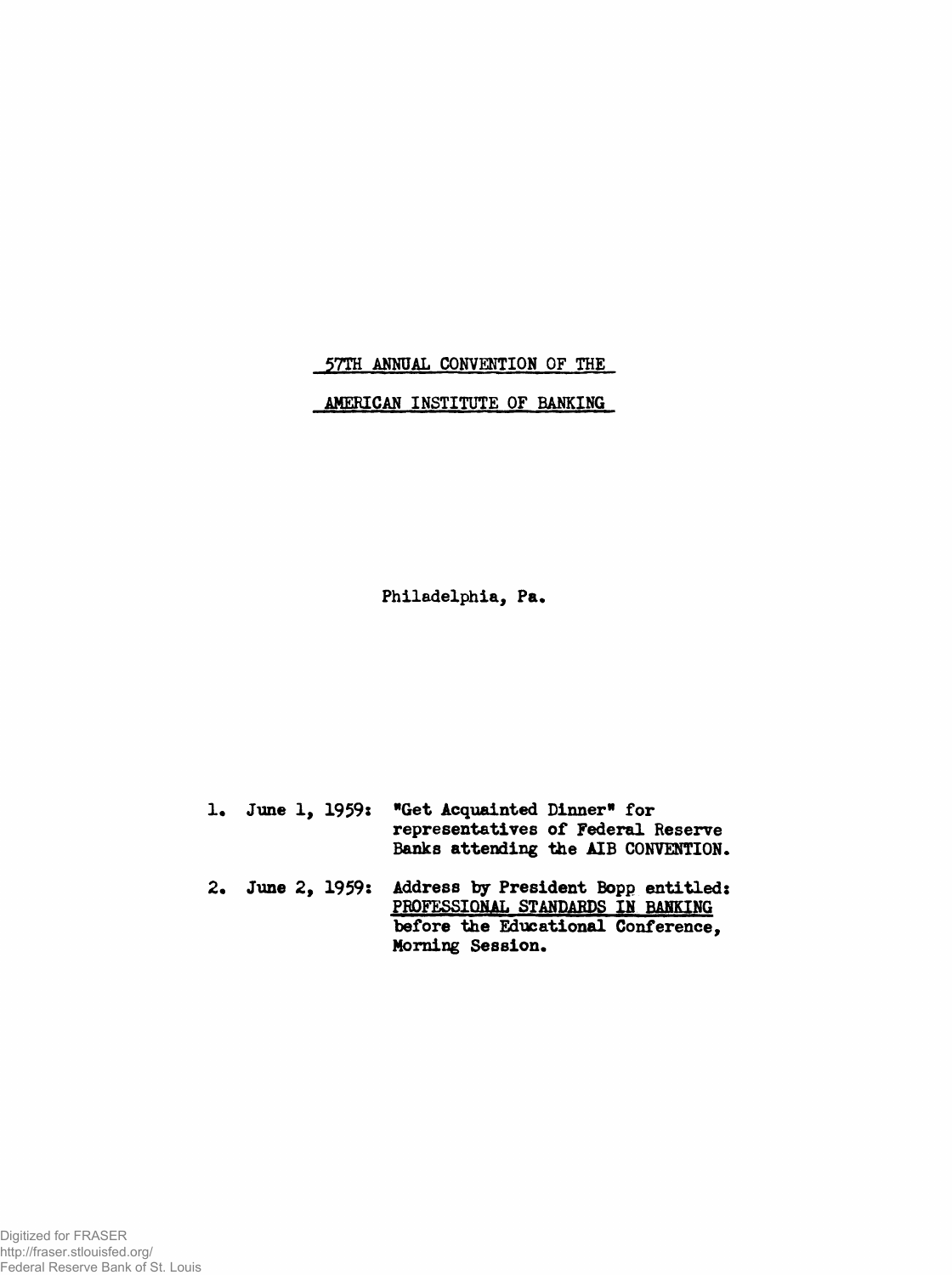

get acquainted dinner for representatives of the federal reserve banks attending the a. i. b. convention

ederal reserve bank 'f philadelphia shiftier room londay, june 1, 1959 '.00 p.m.

Digitized for FRASER http://fraser.stlouisfed.org/ Federal Reserve Bank of St. Louis

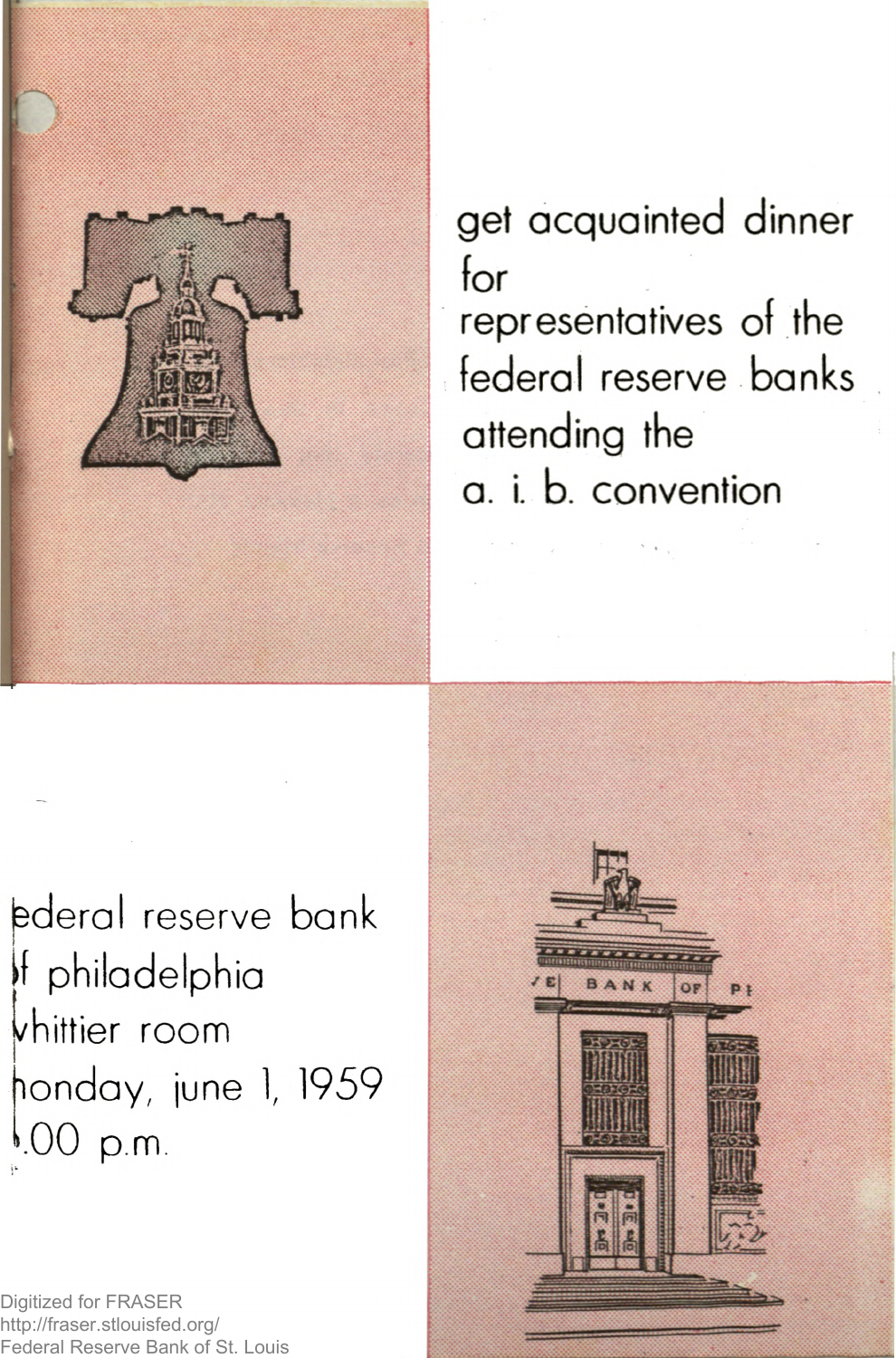The "Fed" of Philadelphia extends to you a cordial welcome to this family dinner. We hope sincerely that you will remember this occasion as a pleasant visit spent with your Federal Reserve friends.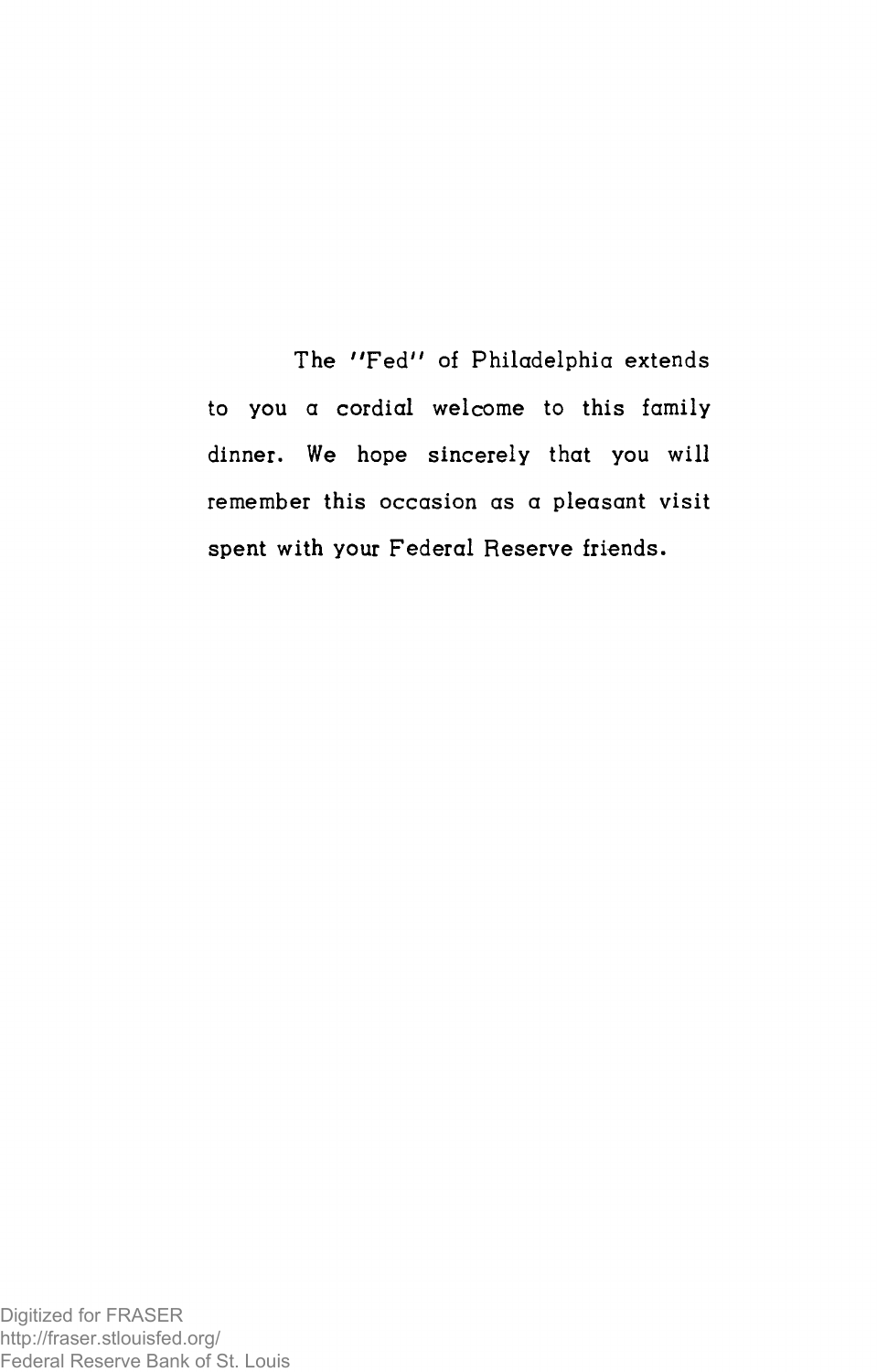# MENU

# *MIXED FRUIT PUNCH*

## **BROILED TENDERLOIN STEAK**

 $POTATOES$  STRINGBEANS *H A S H E D IN C R E A M T O A S T E D A L M O N D S*

### *S P I C E D P E A C H E S - W A T E R C R E S S*

*C E L E R Y H E A R T S S T U F F E D O L I V E S*

**ROLL BUTTER** 

## **FRESH STRAWBERRY TART**

# *C O F F E E*

*MINTS* SALTED NUTS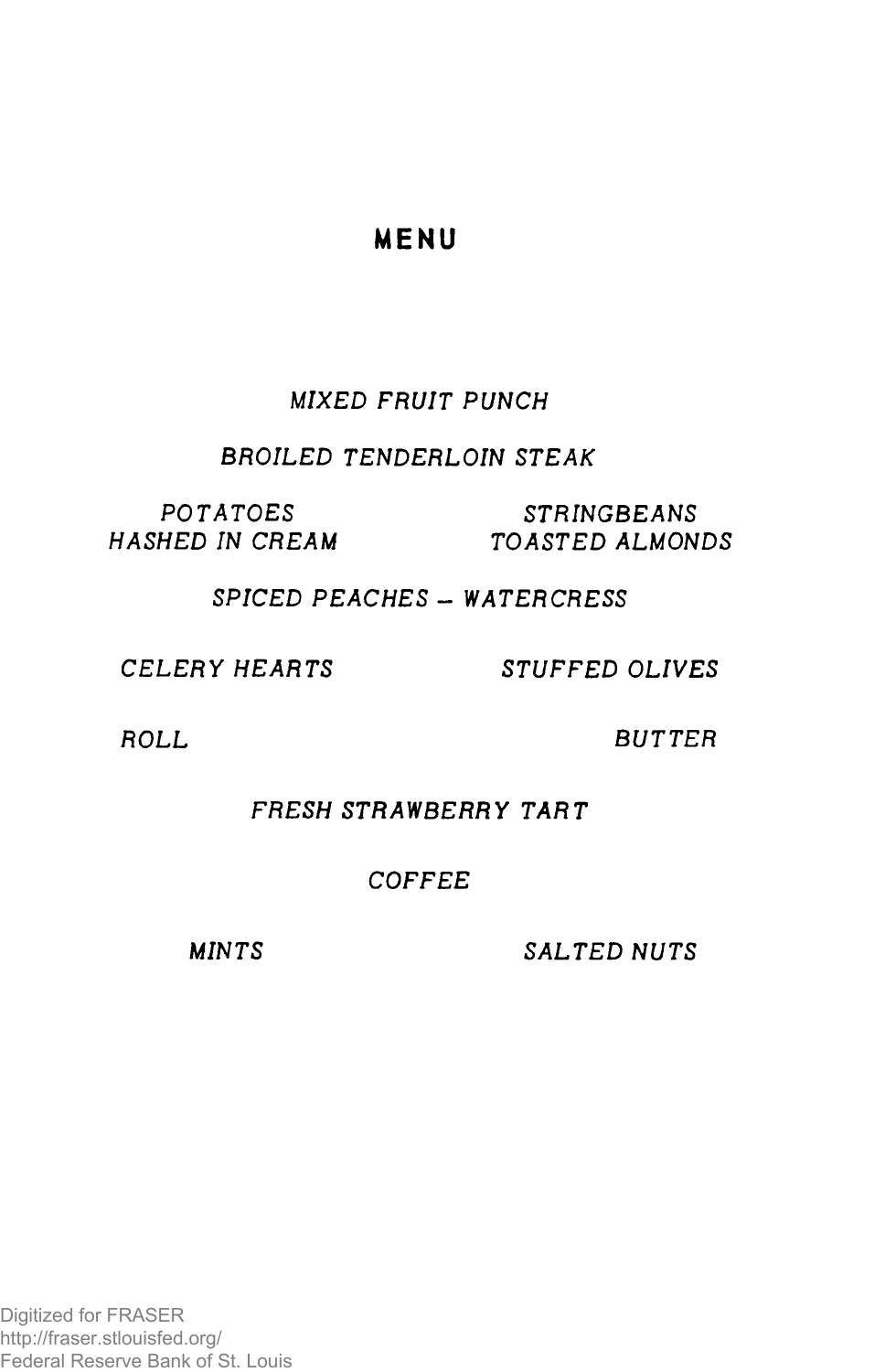# SEATING ARRANGEMENT

# ♦ ♦

### Table One

Miss Julianne K. Sturgis, Philadelphia Mr. Harris A. Maloney, Chicago Mrs. Harris A. Maloney, Chicago Mr. William V. Gerlich, Dallas Miss Frances C. Jackson, Philadelphia Mr. Dean E. Mayfield, St. Louis Mr. Lloyd K. Hansen, Minneapolis Mr. Thomas J. Kyde, Cleveland Mr. Herbert Denish, Philadelphia

#### Table Two

Mrs. Mary L. Kehoe, Philadelphic<br>Mr. W. Lloyd Kelley, Dallas Miss Gertrude E. Murray, Philadelphia Mr. Edward F. Cotter, Boston Mrs. Edward F. Cotter, Boston Mr. Duane W. Kline, Atlanta Mrs. Virginia J. Swickler, Chicago Mrs. Elizabeth S. Belton, Kansas City Mr. Arthur V. Myers, Jr., Richmond

### Table Three

Mr. Henry A. Rickert, Jr., Philadelphia Mrs. LaVerne A. Thomas, Atlanta Mr. James Harvey Donahue, St. Louis Mr. Frank L. Franzak, Chicago Miss Rosemary Hayden, Cleveland Mr. Richard C. Heiber, Minneapolis Mr. R. Baxter Causey, Richmond Miss Florence Cole, Dallas Mr. Wallace M. Catanach, Philadelphia

### Table Four

Miss Dorothy Bowen, Philadelphia Miss Mary Elizabeth Flanery, St. Louis Mr. John L. Griffin, Richmond Mrs. John L. Griffin, Richmond Mr. Harry A. Curth, Jr., New York Mr. Robert J. Cahill, Kansas City Mr. Linwood F. Moss, Dallas Mr. Fred A. Murray, Philadelphia Mr. William'F. Boehner, Jr., Philadelphia

#### Table Five

Mr. Robert N. Hilkert, Philadelphia Mr. Clifford B. Beavers, Richmond Mr. E llis Bowell, Cleveland Mrs. Evelyn Harris, St. Louis Mrs. Allene T. Petts, Richmond Miss Dorothy S. Litvany, Minneapolis Mr. F. R. Skinner, San Francisco Mrs. F. R. Skinner, San Francisco Mr. Gustave A. Kress, Philadelphia

### Table Six

Mr. Edward A. Aff, Philadelphia Mr. Herbert E. N icholls, Atlanta Miss Eleanor M. Kuhl, Philadelphia Mr. Jack E. Barton. St. Louis Mr. John H. Howard, Boston Mrs. John H. Howard, Boston Mr. Jack E. Soder, Kansas City Miss Frances K. Reames, Richmond Mr. Karl R. Bopp, Philadelphia Mrs. Karl R. Bopp, Philadelphia

#### Table Seven

Mr. William A. James, Philadelphia Mrs. Roselyn H. Rutledge, Richmond Mr. Robert W. Worcester, Minneapolis Mr. Thomas Ormiston, Cleveland Miss Ellen Phillips, Philadelphia Mr. Louis A. Nelson, St. Louis Mr. M. C. Petersen, San Francisco Mr. Robert W. McEllen, Atlanta Miss I. Nancy Webber, Philadelphia

### Table Eight

Mr. Raymond W. Yarroll, Philadelphia Miss Nancy L. Bresnahan, Boston Mr. John J. Davis, Philadelphia Mr. Charles A. Powell, Cleveland<br>Mrs. Charles A. Powell, Cleveland<br>Mrs. Patricia P. Willis, San Francisco Mr. Robert Mitchell, Chicago Mr. George W. Saunders, Dallas Miss Florence E. Ragone, Philadelphia

#### **Table Nine**

Miss Margaret M. Kehoe, Philadelphia Mrs. Rosemary E. Oden, Kansas City Mrs. Alice D. Rehn, Chicago Mr. Robert Rehn, Chicago Mr. Henry J. Nelson, Philadelphia Mr. Robert G. Hoover, Cleveland Mr. John J. Barrett, Boston Mr. John F. Lee, Kansas City Mr. Edward W. Holloway, Philadelphia

#### **Table Ten**

Miss Catherine L. Hickey, Philadelphia Mr. D. Dewey Shea, St. Louis Mrs. D. Dewey Shea, St. Louis Mr. D. W. Sheets, San Francisco Mrs. D. W. Sheets, San Francisco Miss Ann K. Curley, Richmond Mr. Harry C. Tisch, New York Miss Jettie A. Moore, Kansas City Miss Marion Stevenson, Cleveland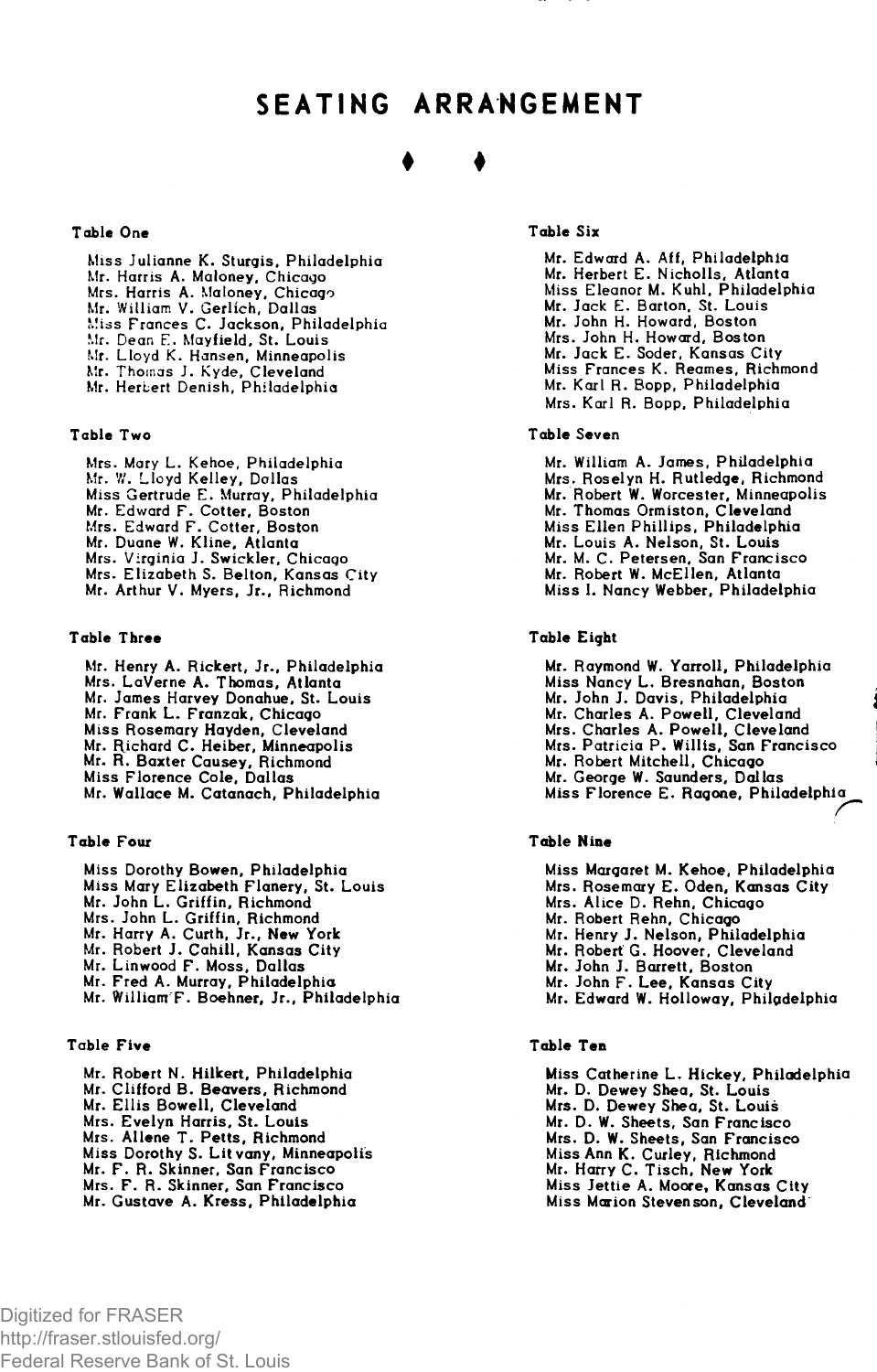### **COMMENTS BY KARL R. POPP**

### **at the "Get Acquainted11 Dinner**

**For Representatives of the Federal Reserve Banks attending the National Convention of the American Institute of Banking**

**Held on Monday, June 1, 1959, at 6:00 p.m. in the Whittier Room of the Federal Reserve Bank of Philadelphia**

**On behalf of the directors, officers, and staff of the Federal Reserve Bank of Philadelphia, it is my privilege and great pleasure to welcome you to this "Get Acquainted" Dinner for representatives of the Federal Reserve Banks attending the A.I.B. Convention.**

**This is the first such gathering to be held under the new principle of — shall we say "austerity"? — established by the Board of Governors. I begin, therefore, by asking a question I first heard some thirty years ago: "Is there nobody here but us?" By us I mean any member, directly or by marriage, of the several parts that comprise the Federal Reserve System.**

**I think you will appreciate why I have asked this question after I have reviewed the establishment of the new "ground rules" with you. On May 18, 1958, the Board requested the presidents of the Reserve Banks to discuss such entertainment expenditures. This was done at the Conference of Presidents in June. On October 2, 1958 the Board expressed its opinion in these words:**

**"The Board is of the opinion that any benefits derived from dinner parties given outside of the Bank for delegates from other Federal Reserve Banks, and their wives, attending conventions of organizations such as the American Institute of Banking would not be sufficient to justify the expenditure."**

**I want to be completely frank with you. When I read the decision of the Board, I felt a sense of annoyance, mitigated by a sense of relief. The**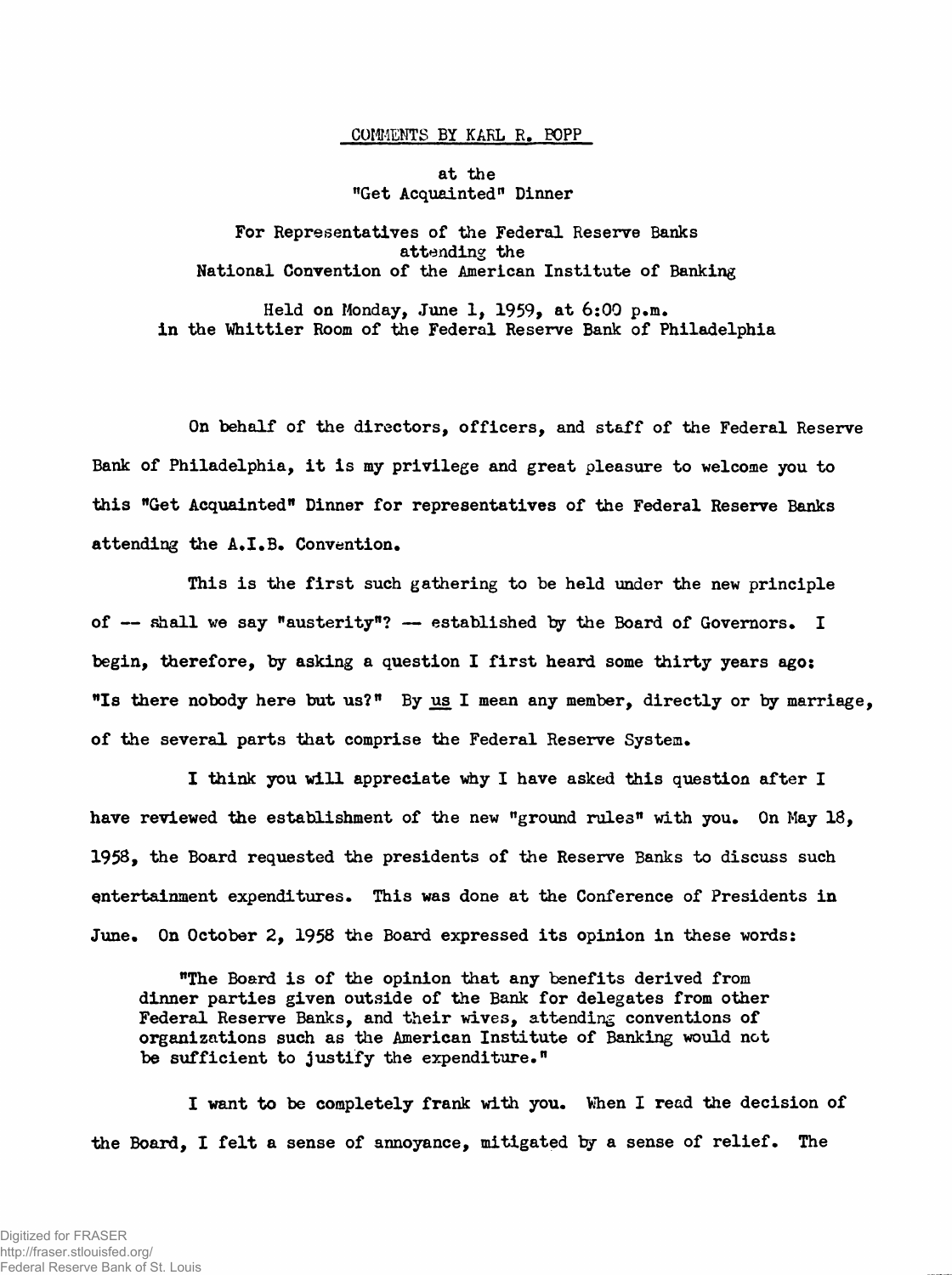**source of annoyance must be obvious; why should the board be concerned with this matter? The sense of relief arose because I felt that I could now get out of giving yet another speech and could blame the Board for it. Frankly, I have been giving so many speeches lately that some of my good friends have been saying: "Karl no longer stops to think; he gives a speech instead.n**

**As I say, my initial response to the letter from the Board was: "It's unfortunate (for me, personally, however, not too bad) but the decision of the Board means that the representatives of the Federal Reserve Banks will not be able to get together during the Convention under System auspices."**

**Thank goodness, this was not the conclusion of Bill James, our Personnel Officer, or of Bob Hilkert, our First Vice President. When I discussed the matter with them — as you may gather, I make precious few decisions without discussion — they said, discreetly to be sure, but firmly: "Look, Karl, your conclusion may get you off a hook; but it just doesn't make any sense." Bob said that he had learned more last year about his job and about what makes the Federal Reserve System "tick" from his informal association at the dinner session of the Federal Reserve Bank of Kansas City than from any other feature of the convention.**

**In this, as in so many other matters, Bob aroused me from laziness and lethargy. We concluded that the rule of the Board was understandable and was not intended to prevent us, who are of the System, from getting together. It was intended, rather, to protect all of us from spending money to entertain ourselves, an act which invariably invokes criticism of the System.**

**With this interpretation in mind, I discussed the matter in Washington. You will understand that I concentrated on my firm belief that the values to be derived from having us get together justified the expenditure. I am happy to report that these conferences resulted in complete understanding. I agreed that there would be no cocktails, or rather that we would not serve them. I agreed**

 $-2-$